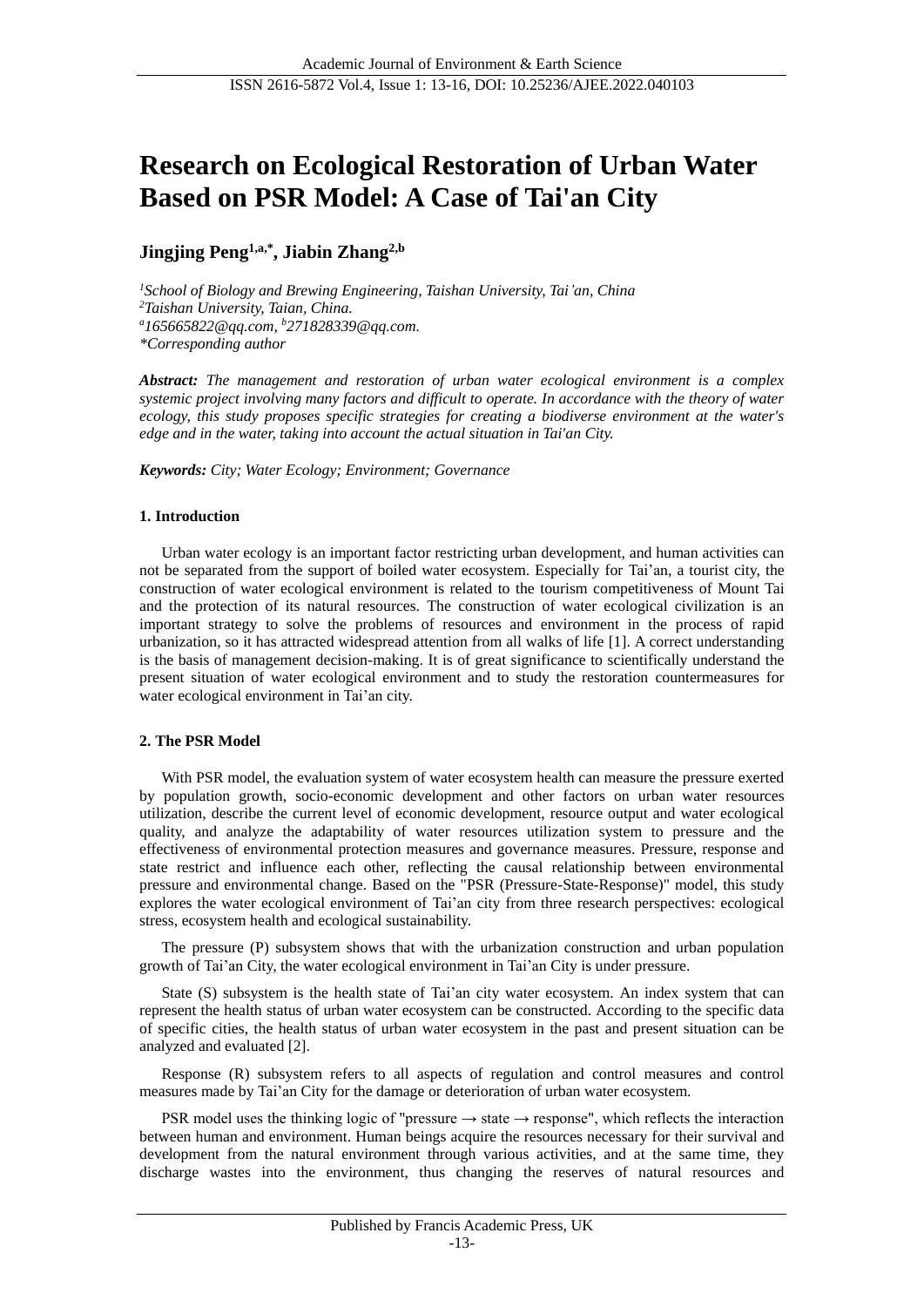environmental quality, while the changes in the state of nature and environment in turn affect the social and economic activities and welfare of human beings, and then society reacts to these changes through environmental policies, economic policies and departmental policies, as well as changes in consciousness and behavior. This cycle constitutes a "pressure-state-response" relationship between human beings and the environment.

## **3. Scientific Basis of Water Ecological Environment Restoration**

Water ecology refers to the influence of environmental water factors on organisms and the adaptation of organisms to various water conditions. Water ecological civilization is to build a water resource-saving and water environment-friendly city based on the carrying capacity of ecological resources such as water basin resources, natural resources, terrain resources, vegetation resources, climate resources, etc., to realize the harmonious coexistence of human and ecological resources, the sustainable development of economy and ecological resources, the virtuous circle of society and ecological resources, the mutual coincidence of urban infrastructure and spatial pattern with water ecological resources, and the goal of sustainable development. The construction of water ecological evaluation system can help people better grasp the water ecological data, provide theoretical reference for the treatment of water bodies that have already had problems, and have practical application value.

Water ecological restoration is a theoretically complex, numerous factors and difficult operation. It should be adapted to local conditions, scientific and practical. The construction of water ecological civilization is a systematic project of scientific allocation, economical utilization and effective protection of water resources to achieve sustainable utilization of water resources, effective protection and comprehensive management of water environment to improve water environment quality, effective protection and systematic restoration of water ecology to enhance water ecological service function. In recent years, China's ecological environment is being destroyed by various factors. We must pay attention to the importance of ecosystem health, and also evaluate the health degree of the ecosystem in real time, which is conducive to controlling the trend of sustainable ecological development. In case of serious harm to ecosystem health, we can take timely measures to remedy and avoid serious damage to regional ecosystem [3].

Among the water environment treatment technologies, bioremediation technology has received widely concerned because of its environmental friendliness. Common bioremediation technologies include constructed wetlands and biological oxidation ponds, artificial oxygenation of water bodies, bio-enhancement technology, ecological floating beds, ecological revetment, biological oxidation of sediment and ecological restoration technology [4].

## **4. Discussion on the Restoration Path of Water Ecological Environment in Tai'an City**

## *4.1 Constructing the Evaluation System of Urban Water Ecosystem*

Constructing the evaluation system of urban water ecosystem can improve the utilization degree of all kinds of water ecological data, and provide reference for the research and formulation of technical policies of urban water ecological protection and restoration, which is of great significance. The assessment of water ecological environment can provide theoretical basis for the protection and restoration of water ecological system in Tai'an city. By constructing PSR evaluation index system, we can scientifically recognize the key influencing factors of water ecological system, and the weight of each index factor reflects the influence degree on the overall water ecological environment. On this basis, combined with the influencing factors of water ecological environment in Tai'an city, specific countermeasures for protection and restoration of water ecological environment in Tai'an city can be put forward.

# *4.2 Pollution Source Control*

Tai'an City is located in a part of the central mountain area of Shandong Province. The whole terrain of Tai'an City is high in the north and low in the south. When the rainy season comes, although Tai'an City is not enough to form urban waterlogging, the urban slope is steep, the water flows quickly, and the rainwater flows south along the road, with strong scouring force, which eventually becomes sewage and is injected into rivers and lakes. In view of this phenomenon, we should strengthen the construction of rainwater diversion project, introduce rainwater into drainage ditches, make full use of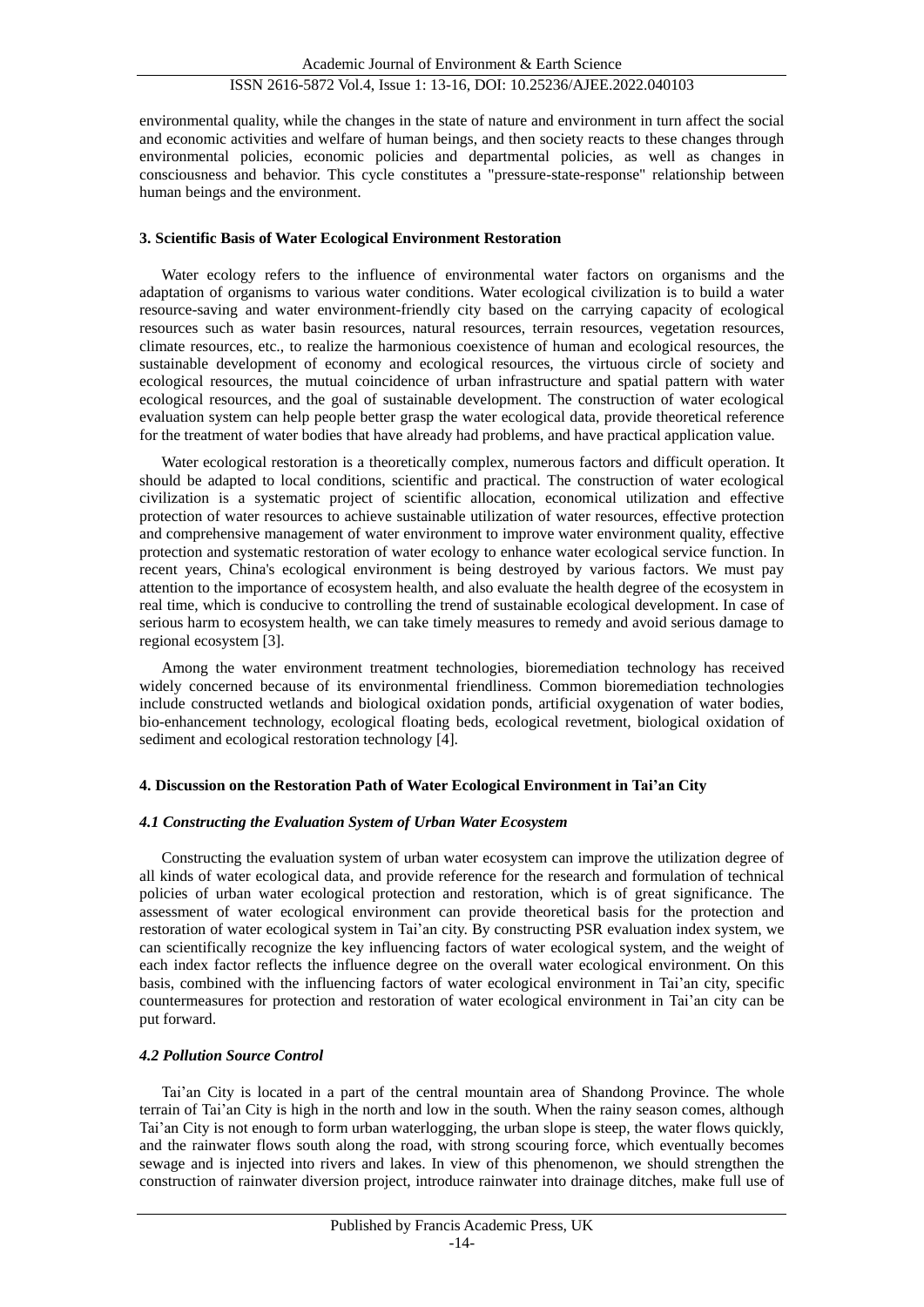# ISSN 2616-5872 Vol.4, Issue 1: 13-16, DOI: 10.25236/AJEE.2022.040103

the special terrain advantages of urban construction in Tai'an City, lay gravel in drainage ditches, plant aquatic plants in conditional sections, and actively use various means to purify rainwater.

Tai'an, as the founding unit of the national global tourism demonstration zone, gives full play to the brand traction role of tourism, pays great attention to tourism investment promotion and project construction, continuously promotes the optimization of tourism order and environmental improvement, and the tourism economy develops in both quantity and quality, making the global tourism blossom more. In the full-scale implementation of tourism in Tai'an city, lake tourism projects, as an important part, are also in full swing, such as the expansion project of Tianping Lake. It is very important to guide the operation of these projects scientifically, and it is necessary to prevent some pollution in advance. We must never treat pollution before affecting ecological stability. The ecological protection of lakes is closely following the development and progress of a city, and the pollution detection of water bodies is of great significance to it. Eutrophication pollution, organic pollution and preliminary detection of water quality are helpful to understand the partial pollution of lakes, and are also used to study the ecological protection of lakes.

#### *4.3 Pay Attention to Wetland Construction*

In the aspect of lake ecological restoration, the constructed wetland system can play a very good role, with good economic and ecological benefits. Constructed wetland itself is a small system, at the same time it constitutes the whole lake ecosystem, so it has the functions and values of these two aspects. Constructed wetland system has a strong ability to purify water quality. Sewage enters the wetland, passes through the substrate layer and the stems, leaves and roots of dense plants, and the suspended solids in the sewage are filtered and deposited in the substrate layer. The lake water flow will scour and erode the embankment. The vegetation in the constructed wetland adapts to the wetland environment, and its roots can fasten the soil, which can resist the impact of the water flow on the embankment as a whole. In addition, the construction of constructed wetlands can increase the green area, improve and beautify the ecological environment.

### *4.4 Comprehensive Application of Bioremediation Means*

Environmental bioremediation is the process of reducing the concentration of toxic and harmful substances in the environment or making them completely harmless by using biological metabolic activities, so that the polluted environment can be partially or completely restored to its original state [5]. Biotechnology technology is an artificial life movement process, which is used to change the movement state and nature of living bodies. Utilize the characteristics of various animals, plants and microorganisms to exert influence on the environment and reduce the concentration and harm of pollutants. Self-purification ability and specific factors of polluted environment are the reasons that restrict the effect of organisms on environmental remediation ability. Therefore, when choosing biological treatment, we should combine the geographical environment and pollution characteristics of Tai'an City, and select biological species with strong pertinence of pollution control and suitable for growth in Tai'an City.

## *4.5 Lake Morphology Restoration, Beach and Waterfront Reconstruction*

Lake morphology is characterized by plane and three-dimensional geometric shapes of the lake [6], including two aspects: plane shape and underwater shape modeling. Whether it is a natural lake or a man-made lake, its shape not only has aesthetic appreciation significance, but also has ecological significance that can not be ignored. Naturally formed lake, the destruction of their shapes often comes from human development activities. The shape of artificial lake depends on people's design and the influence of later human activities. When rebuilding and repairing the lake shape, we should pay attention to the smoothness of the line flow along the lake shore, minimize the stagnant water area, pay attention to the change of the lake bottom shape, strengthen the water flow connection in the lake, dredge the surrounding rivers, and maintain the smoothness of the lake and the connected rivers. Urban lakes often have social service functions, such as ensuring urban water supply, shaping urban landscape, forming urban ecology and so on. When realizing the social service function of lakes, we should reduce the man-made damage, and pay attention to using lakes to repair themselves or to repair the influence of human activities naturally.